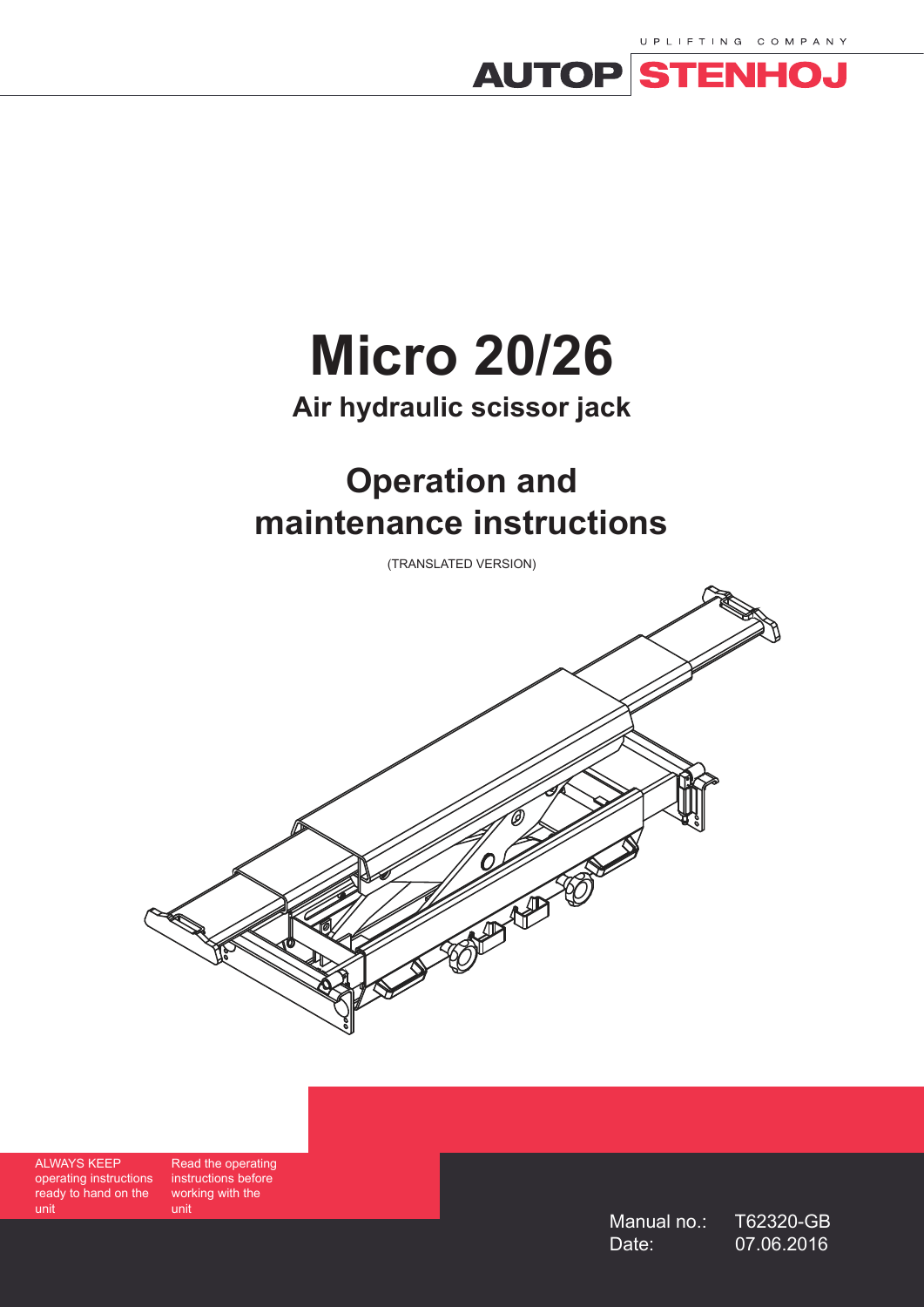**Before taking into operation check system components, control, emergency stop and safety equipment for condition, damage and correct function!**

© AUTOPSTENHOJ Stenhøj A/S Barrit Langgade 188-190 DK-7150 Barrit

| Tel∴  | +4576821330      |
|-------|------------------|
| Fax.: | + 45 76 82 13 31 |

E-mail: info@autopstenhoj.com Internet.: www.autopstenhoj.com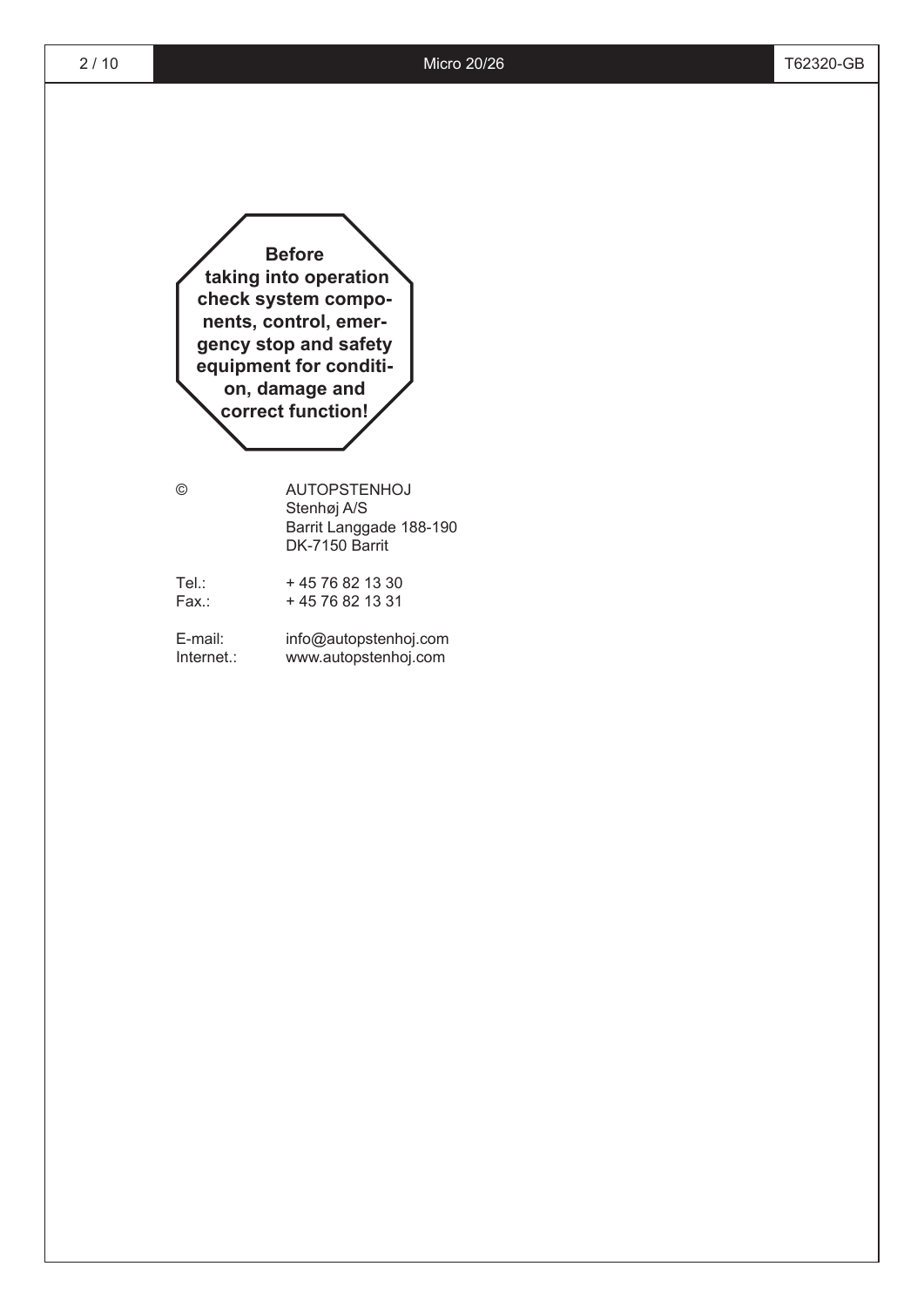# **Table of contents**

| 1.1          |  |
|--------------|--|
|              |  |
| 1.3          |  |
| 2.           |  |
| $\mathbf{3}$ |  |
| $\mathbf{4}$ |  |
| 41           |  |
| 4.2          |  |
| 5.           |  |
| 5.1          |  |
| 6.           |  |
| 6.1          |  |
| 7.           |  |
| 8.           |  |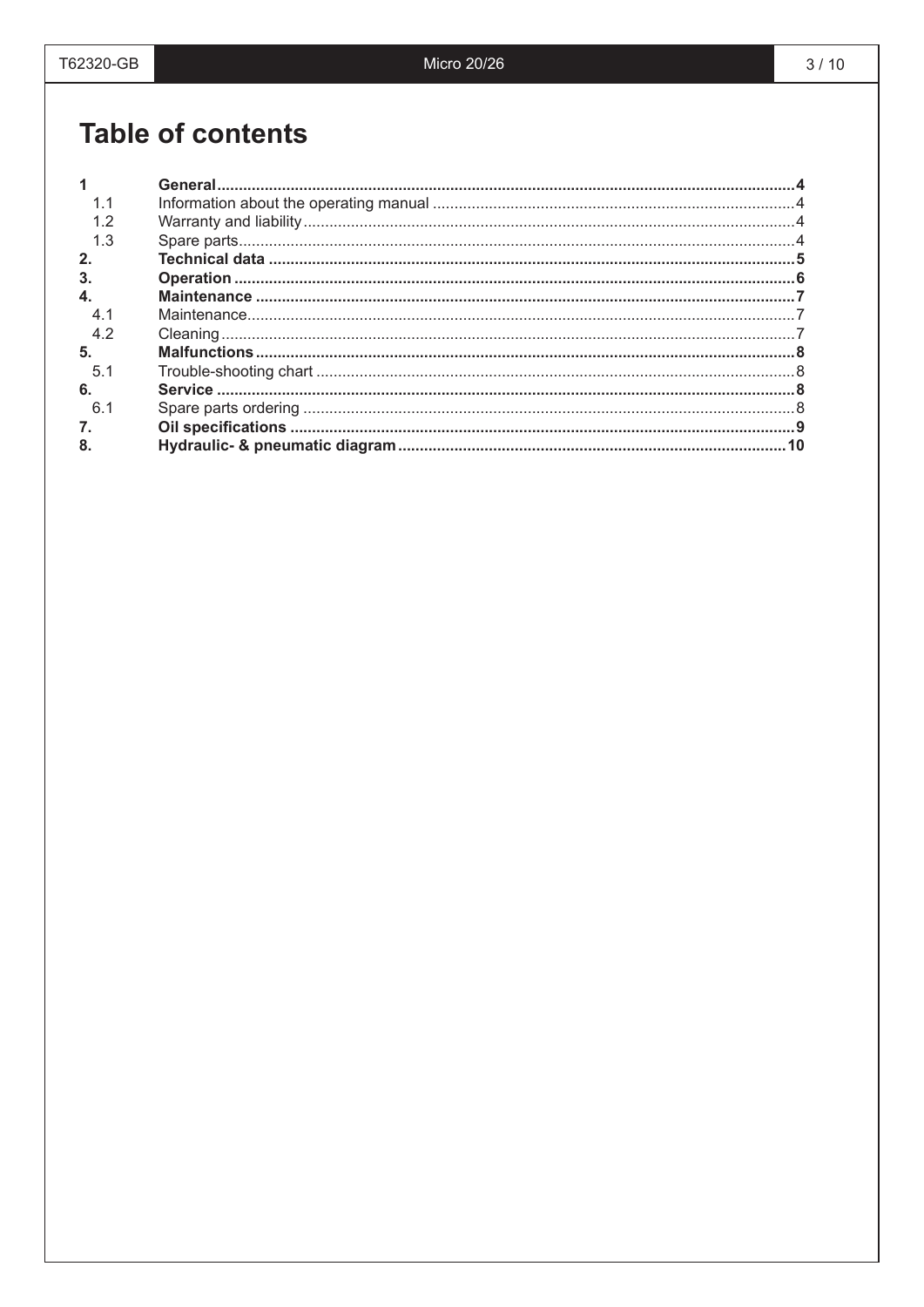# **1 General**

### **1.1 Information about the operating manual**

This operating manual describes the installation, operation and maintenance of the machine. Strict compliance with all the specified notes on safety and instructions is essential for safe working and proper handling of the equipment.

Apart from that, all accident prevention instructions valid at the place of use and the general safety regulations must also be adhered to.

This operating manual is part of the product and should always be kept in the immediate vicinity of the machine, accessible for the personnel entrusted with installation, operation, maintenance and cleaning.

For better representation of the explanations, the graphical artwork in this manual is not strictly according to scale, but may slightly vary from the actual design of the machine.

The operating manuals of the supporting components apply alongside this operating manual. Please observe the notes contained therein - especially the safety notes.

### **1.2 Warranty and liability**

All information and notes in this operation manual are provided under due consideration of valid regulations, the latest technical status of development as well as our years of expertise and experience.

The translation of this operation manual has also been made to the best of our knowledge.

We do not accept any liability for errors in translation. The version marked of the operation manual marked with "Original version" on the front page of the operation manual supplied with the scissor jack shall be binding. For optional design versions, the use of additional ordering options or the implementation of the latest technical modifications the actual scope of delivery may differ from the descriptions and illustrations in this manual. If you have any questions please contact the manufacturer.



*This operation manual must be thoroughly read before starting any work with the equipment, especially before commissioning ! The manufacturer assumes no liability for damages or disruptions that occur as a result of non-compliance with the operation manual.*

This operation manual must be kept at the machine and accessible for all persons working on or with the machine. Handing over the manual to third party is not permitted and is subject for compensation. Further rights remain reserved.

We reserve the right to technical changes to the product within the framework of improving the usability and further development.

This scissor jack is guaranteed, covering faults due to manufacturing or material defects, provided that the installation, operation and maintenance instructions are observed. The warranty implies that during the warranty period the manufacturer is committed either to repair or to replace – after own decision - defective spare parts fitted in the scissor jack. No other warranty claim can be put in under warranty.

### **1.3 Spare parts**

IMPORTANT: Spare parts used in the scissor jack are quality tested and comply with the criteria laid down in DS/EN 1494:2009. Please note that the use of safety spare parts or other essential components which do not fulfill these criteria may result in the type approval becoming void and the scissor jack will thereby no longer keep the safety regulations defined by the manufacturer together with the relevant authorities.

The manufacturer's product/deficiency liability and warranty cannot be claimed if concrete damages or failures are a result of the use of spare parts not originating from the factory.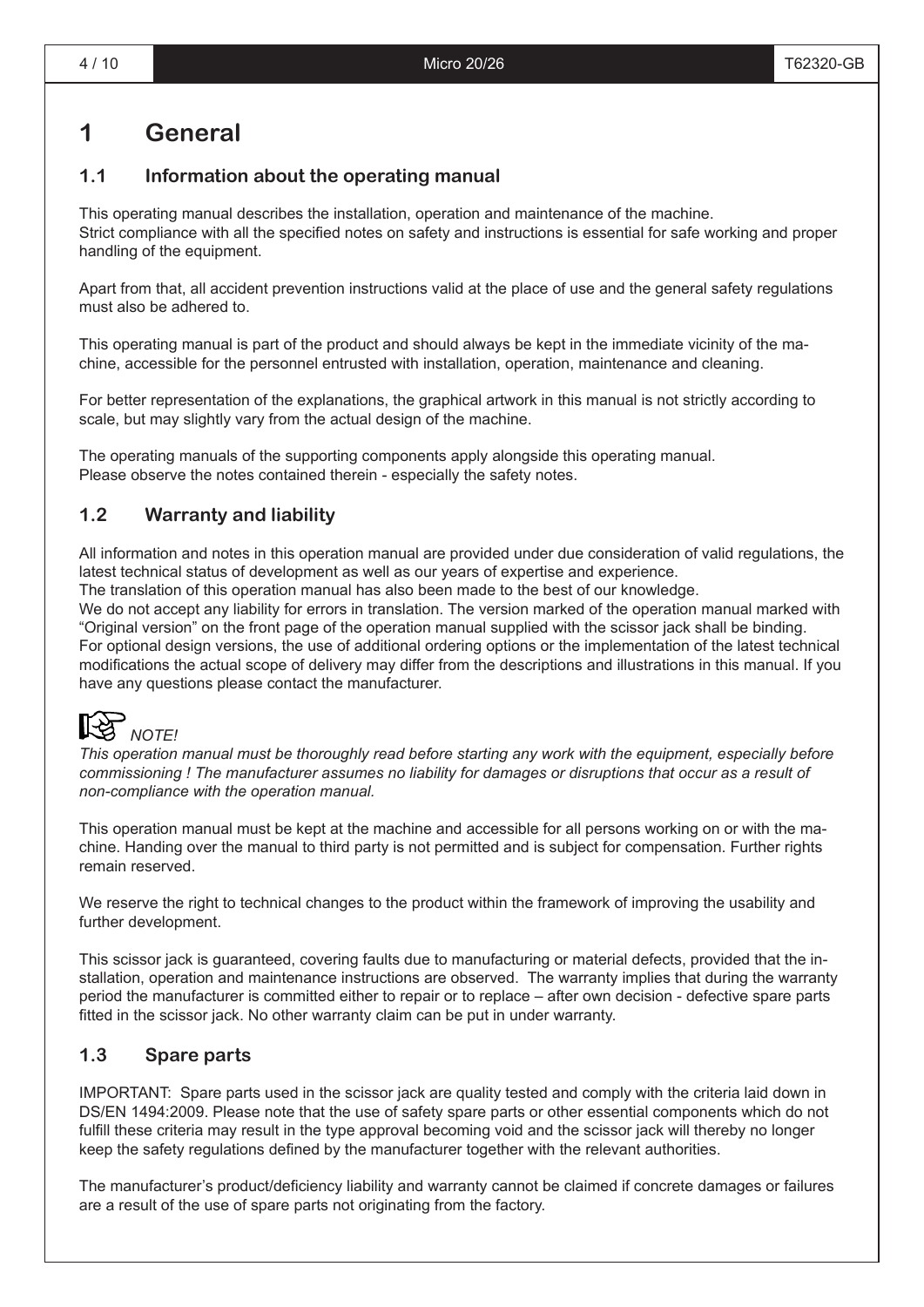# **2. Technical data**



|                                         | Micro 20                            | Micro 26                            |
|-----------------------------------------|-------------------------------------|-------------------------------------|
| Max. lifting capacity                   | 2000 kg                             | 2600 kg                             |
| Lifting time                            | 27 sek.                             | 23 sek.                             |
| Lowering time                           | 5 sek.                              | 5 sek.                              |
| Lifting height                          | 300 mm                              | 250 mm                              |
| Distance between platforms / pit edges* | 855-1200 mm                         | 855-1200 mm                         |
| Adjustment of extensions                | 792-1600 mm                         | 792-1460 mm                         |
| Necessary air pressure (at jack)        | Min. 5.5 bar<br>(8 bar recommended) | Min. 5.5 bar<br>(8 bar recommended) |
| Max. noise level                        | 83 db (A)                           | 83 db (A)                           |

\* Depending on version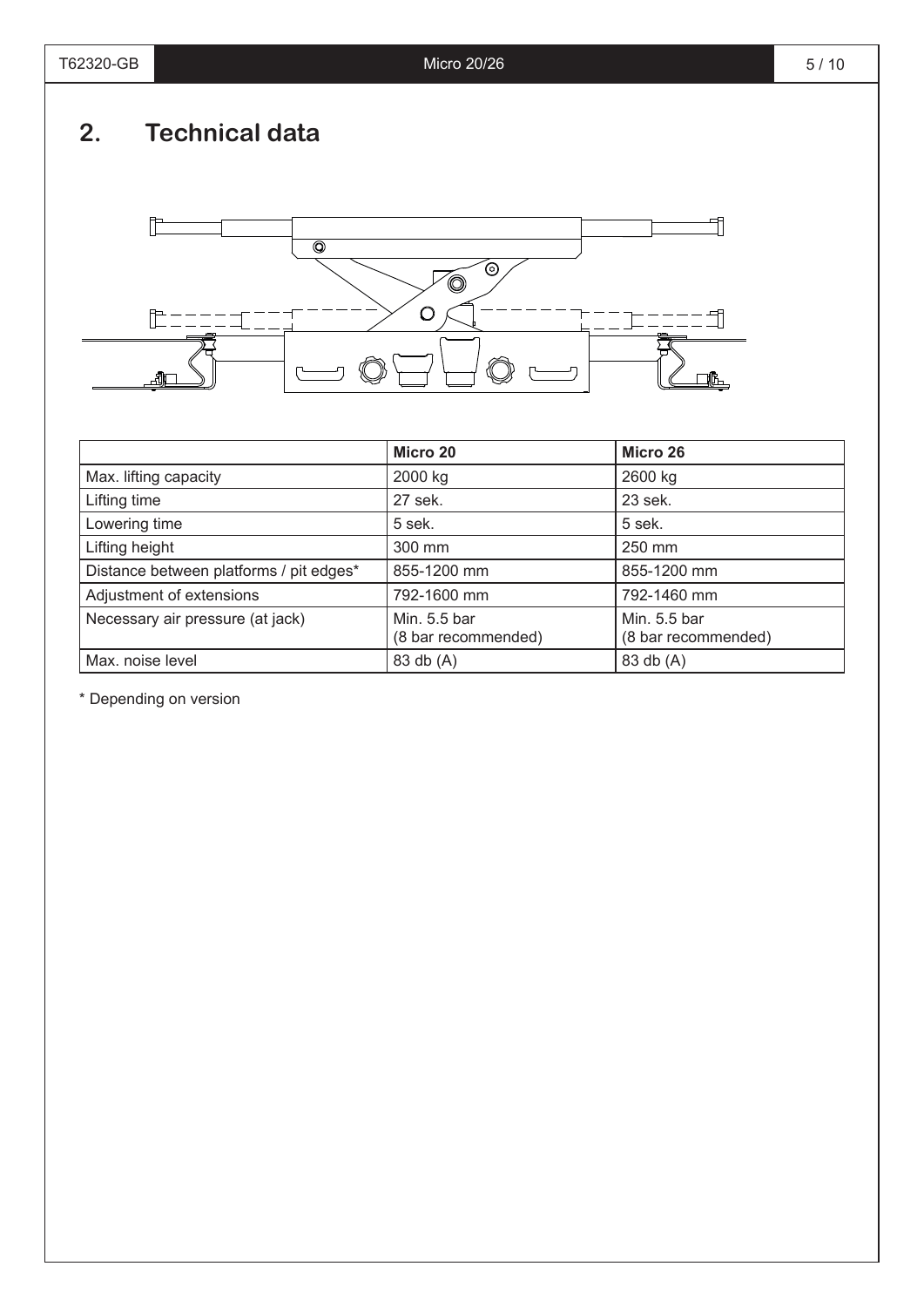# **3. Operation**

#### **Raising with pads**

- 1. Choose and place pad (pos. 5) according to vehicle to be lifted.
- 2. Turn lever (pos. 6) counter-clockwise.
- 3. Raise jack to a few centimetres under vehicle.
- 4. Pull extensions, including pads to lifting points.
- 5. Raise vehicle till it is free of platforms / floor and check that vehicle is still stable on pads.
- 6. Raise vehicle to working height.

#### **Raising with differential pad**

- 1. Place differential pad (pos. 8) on middle of jack.
- 2. Turn lever (pos. 6) counter-clockwise.
- 3. Raise vehicle till it is free of platforms / floor and check that vehicle is still stable on differential pad.
- 4. Raise vehicle to working height.

#### **Stop**

1. Let go of lever (pos. 6).

#### **Lowering**

1. Turn lever (pos. 6) clockwise simultaneously turning lever (pos.7) counter-clockwise. Regulate lowering speed with lever (pos. 6)



#### **General**

- 1. Never load jack one-sidedly; this might wreck the jack.<br>2. Never overload jack.
- Never overload jack.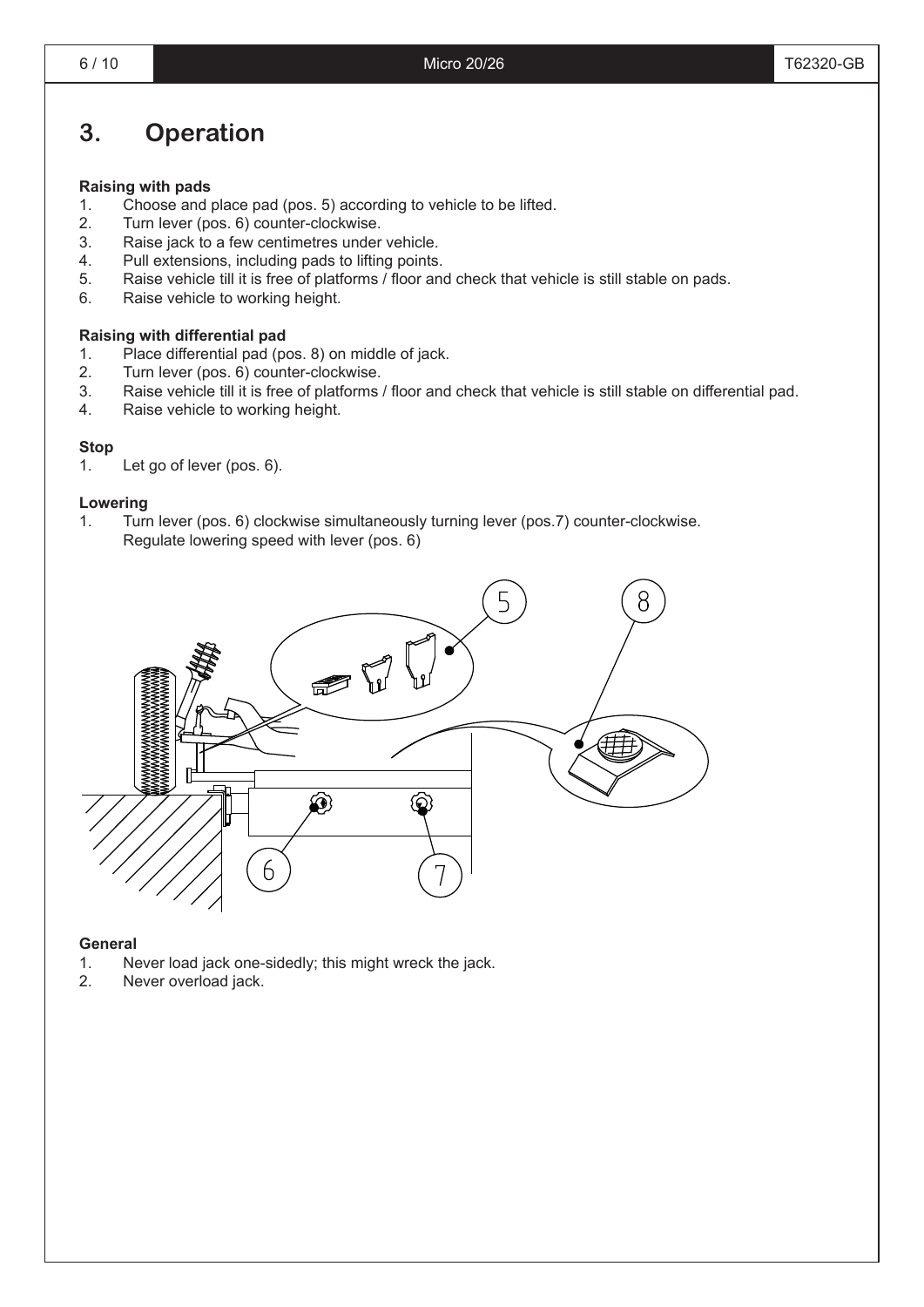### **4. Maintenance**

#### **4.1 Maintenance**

- 1. Grease roller areas for internal rollers once a year.
- 2. Check oil level in pump regularly: raise jack, dismantle axle between cross member and arm, dismantle cross member and lower to bottom position. Correct oil level is lower edge of filler neck. Fit oil plug; raise arms; fit cross member and axle.
- 3. When re-filling oil due to shortage, re-fill with hydraulic oil according to oil specifications.
- 4. Check regularly that safety device works correctly.

#### **4.2 Cleaning**

Cleaning of scissor jacks to prevent corrosion damages.

Corrosive fluids as brake fluid, oil, fuel or other solvents must be wiped off immediately, otherwise damage will occur to the coating.

Special attention must be paid to the corrosive effect of salt in fall and winter periods.

The cleansing agents must not have any abrasive effect, nor contain solvents.

The scissor jack must be cleaned at least once a week. The scissor jack must be cleaned with a non-corrosive cleansing agent.

Clean and wipe the scissor jack according to the following scheme:

| When:      | Where:      | How:           | Remarks: |
|------------|-------------|----------------|----------|
| Every week | Upper plate | Clean and wipe |          |

The manufacturer does not accept any claim concerning the paint peeling off or corrosion damages caused by missing or insufficient cleaning or maintenance.

#### **Repair of damages:**

Repair of damages on the coating must be carried out immediately in order to minimize the extent of the repair.

#### **The damages will typically be:**

- 1. Damages which do not affect the metal surface but affects the coating itself
- 2. Damages going down into the metal surface.

#### **Repairs:**

Contact the manufacturer for guidance. **Please state RAL number of paint.**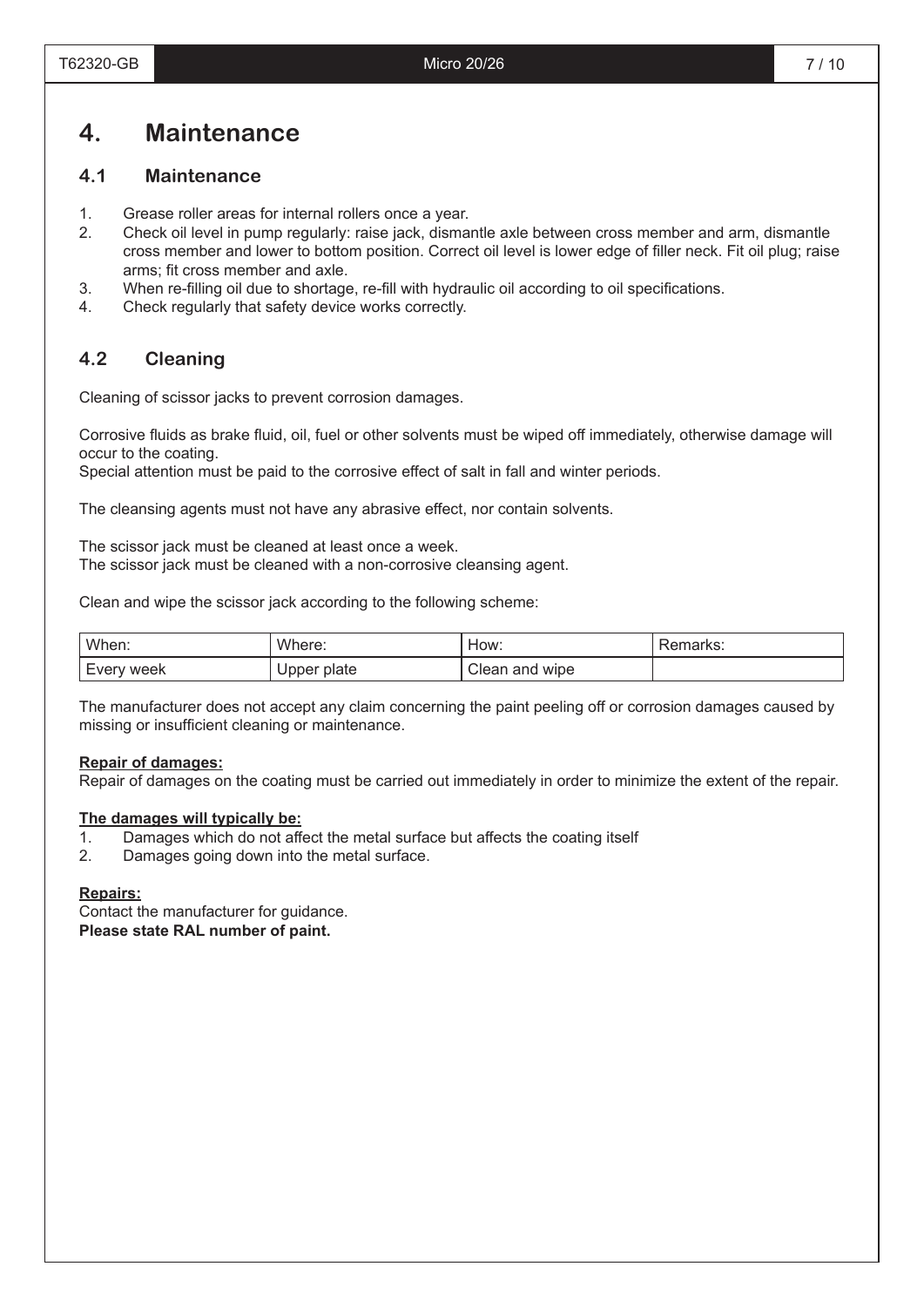# **5. Malfunctions**

### **5.1 Trouble-shooting chart**

In the below chart the position numbers refer to the hydraulic and pneumatic diagram

| Symptom:                      | Cause:                                                               | Remedy:                                                                                      |  |
|-------------------------------|----------------------------------------------------------------------|----------------------------------------------------------------------------------------------|--|
| Jack will not raise unloaded  | No air pressure                                                      | Make sure that there is the neces-<br>sary air pressure at air connection<br>of jack         |  |
|                               | No oil                                                               | Re-fill with recommended oil type                                                            |  |
|                               | Lever does not activate air inlet                                    | Adjust mechanism for air valve<br>(pos. 12)                                                  |  |
|                               | Defective air-oil pump                                               | Replace air-oil pump.                                                                        |  |
| Jack will not raise with load | Overload                                                             | Max. load: Micro 20: 2T<br>Max. load: Micro 26: 2.6T                                         |  |
|                               | Air pressure less than 5.5 bar                                       | Make sure that there is the neces-<br>sary air pressure at air connection<br>of jack         |  |
|                               | Defective safety valve                                               | Replace cone and spring                                                                      |  |
|                               | Defective lowering valve                                             | Adjust or replace valve (pos. 5)                                                             |  |
|                               | No oil                                                               | Re-fill with recommended oil type                                                            |  |
|                               | Leaky suction valve in oil pump                                      | Replace valve                                                                                |  |
|                               | Plugged exhaust filter                                               | Clean filter, if necessary replace<br>(pos. 10)                                              |  |
| Jack will not stay up         | Defective geared flow-restricting<br>valve or lowering valve         | Replace flow-restricting valve (pos.<br>2) and adjust; or replace lowering<br>valve (pos. 5) |  |
|                               | Leaky cylinder                                                       | Replace seals (pos. 1)                                                                       |  |
| Jack will not lower with load | Defective lowering valve                                             | Adjust; if necessary replace (pos.<br>$5 & 2$ ).                                             |  |
| Jack will not lower unloaded  | Rubber ring (for transportation) on<br>oil plug has not been removed | Remove rubber ring                                                                           |  |
|                               | Incorrect adjustment of lowering<br>valve                            | Re-adjust lowering valve (pos. 5)                                                            |  |
|                               | Defective flow-restricting valve                                     | Replace flow-restricting valve (pos.<br>2)                                                   |  |
|                               | Jack is oblique                                                      | Rectify or replace scissor                                                                   |  |

### **6. Service**

### **6.1 Spare parts ordering**

To ensure correct deliveries of spare parts orders, please always state the following information: part number, designation, quantity (in the spare parts list) and serial number and year of manufacturing (on the name plate) of the scissor jack.

We offer for this jack a spare parts kit for the cylinder, comprising all necessary seals. Should the air-hydraulic pump need reconditioning we offer complete replacement pumps (kindly contact our service department).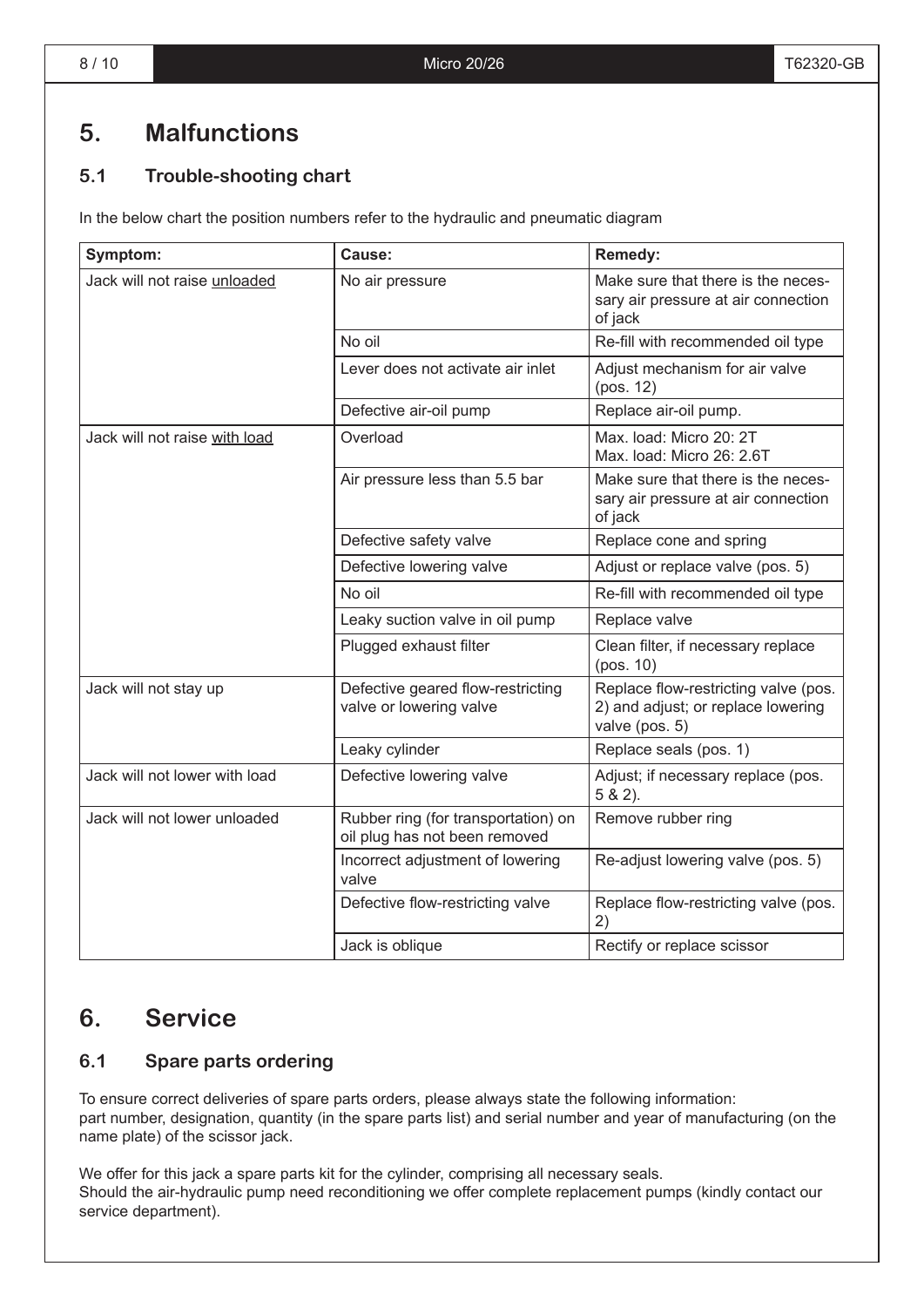# **7. Oil specifications**

|                             | - Semi-hydraulic lift<br>(oil in lift cylinder) | - Full-hydraulic lift<br>- High-pressure No lift<br>- 4-post hydraulic lift<br>- Mistral H<br>- Multiflex | - Scissor lift (3T)<br>- 2-post hydraulic<br>surface-mounted<br>- Micro 20/26 | Lubrication oil for<br>high-pressure lift |
|-----------------------------|-------------------------------------------------|-----------------------------------------------------------------------------------------------------------|-------------------------------------------------------------------------------|-------------------------------------------|
| Additives:                  |                                                 | Anti-foam, anti-corrosion, anti-oxidation                                                                 |                                                                               |                                           |
| Other characteristics:      | Water-separating                                |                                                                                                           |                                                                               |                                           |
| Viscosity:<br>$(cSt=mm2/s)$ | 75-120 cSt (40°C)                               | 215 cSt (0°C)<br>32 cSt (40°C)                                                                            | 140 cSt (0°C)<br>22 cSt (40°C)                                                | 65 - 110 (40°C)                           |
| Viscosity index:            | Min. 90                                         | 150                                                                                                       | 90                                                                            | min. 70                                   |
| Pour point:                 | Max. $-10^{\circ}$ C                            | Max. $-10^{\circ}$ C                                                                                      | Max. $-10^{\circ}$ C                                                          | Max. $-10^{\circ}$ C                      |
|                             |                                                 |                                                                                                           |                                                                               |                                           |
| <b>ARAL</b>                 | Aral vitam gf 100                               |                                                                                                           |                                                                               | Aral konit 30                             |
| <b>AVIA</b>                 | Abilub hydr.oil rsl 100                         |                                                                                                           |                                                                               | Avilub mk 2000                            |
| <b>BP</b>                   | Energol hlp 100                                 | Bratran hy 32/shf 32                                                                                      | Bartran hy 22                                                                 | Vannellus m 2030                          |
| <b>CHEVRON</b>              | Hydraulic oil 100                               | Mechanism Ips 32                                                                                          |                                                                               | EP industrial oil 68                      |
| GALP                        | Hidrolep 100                                    |                                                                                                           |                                                                               | <b>NR 30</b>                              |
| <b>ESSO STATOIL</b>         | Nuto hp 100                                     | Hydraway hv 32                                                                                            | Hydraway hv 22                                                                | Protectway 32                             |
| <b>FINA</b>                 | Hydran tsx 100                                  | Hydran ts 32                                                                                              | Hydran ts 22                                                                  | Arusan 30                                 |
| GULF - Q8                   | Q8 haydn 100                                    | Q8 haydn 32                                                                                               | Q8 haydn 22                                                                   | Q8 wagner 68                              |
| <b>MOBIL</b>                | Mobil dte 18                                    | Mobil dte 24                                                                                              | Mobil dte 22                                                                  | Mobilarma 524                             |
| <b>NYNÄS</b>                | Td 39 ex                                        |                                                                                                           |                                                                               | Td 31 ex                                  |
| <b>OK</b>                   | Ok hydraulic oil 65                             | Super hydr. oil 32                                                                                        |                                                                               | Ultima eph 68                             |
| <b>SHELL</b>                | Tellus oil (S) 100                              | Tellus oil 32                                                                                             | Tellus oil 22                                                                 | Remula x 20 w                             |
| <b>NOROL</b>                | Hydraulikolje hm 100                            |                                                                                                           |                                                                               | Lagringsolje sae 20                       |
| <b>TEXACO</b>               | Rando oil 150                                   | Rando oil hd 32                                                                                           | Rando oil hd 22                                                               | Regal oil R&O 100                         |
| <b>IGOL</b>                 | Sonhodro 100 / hydro 30                         |                                                                                                           |                                                                               | Relax                                     |
| VALVOLINE                   | Ultramax hlp 100                                | Ultramax hvlp 32                                                                                          | Ultramax hvlp 22                                                              | Ultramax hlp 68                           |
| <b>SUNOCO</b>               | Sonvis 8100 wr 100                              | Sunvis 832 wr-hv                                                                                          | Sunvis 822 we-hv                                                              | Sunfill 2630                              |
| <b>CASTROL</b>              | Hyspin aws/awh 100                              | Hyspin awh 32                                                                                             | Hyspin aws 22                                                                 | Rustilo 652                               |